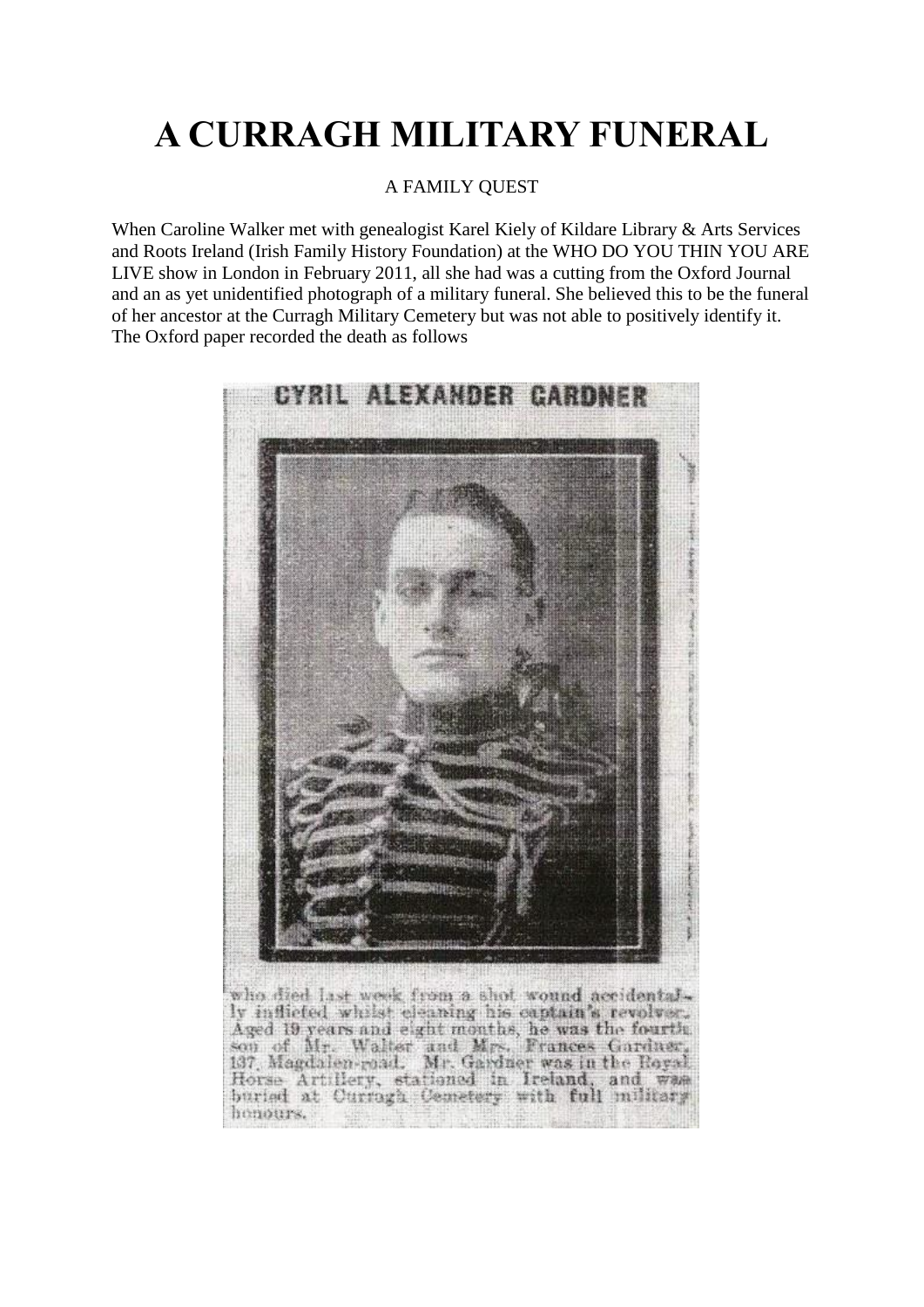**CYRIL ALEXANDER GARDNER who died last week from a shot wound accidentally inflicted whilst cleaning his captain's revolver. Aged 19 years and eight months, he was the fourth son of Mr. Walter and Mrs. Frances Gardner, 137 Magdalen road. Mr. Gardner was in the Royal Horse Artillery, stationed in Ireland, and was buried at Curragh Cemetery with full military honours.**

Karel was able to immediately identify the location of the photograph as being close to the Military Cemetery and put Caroline in touch with the Local Studies Dept. Gardners name does not however appear on the excellent transcription list for the Curragh Cemetery which was done by Mick Dolan. Because we can now search The Kildare Observer we were able to look for a local obituary – nothing however appeared here for Gardner either – when we searched for Cyril Alexander we found the obituary and noticed the name was recorded as Gardiner in the local press.



The Kildare Observer November 1, 1913

## TRAGIC OCCURRENCE NEWBRIDGE BARRACKS INQUEST AND VERDICT

On Friday last DR. E. Cosgrove, Coroner for North Kildare, held an inquest at the Military Hospital, Newbridge Barracks, on the today of a young man named Cyril Alexander Gardiner, aged 21 years, military servant to Captain the Hon. O. H. Stanley, "D" Battery, R.H.A.

The following were sworn on the jury – Messers. P. Charleton, P. Burne, Joseph Kelly, T.C; John Coffey, A. Crossley, A. McKinley, M. O'Brien, K. Wallace, E. Geo M. O'Brien. Sergt. J. Whisker appeared on behalf of the police.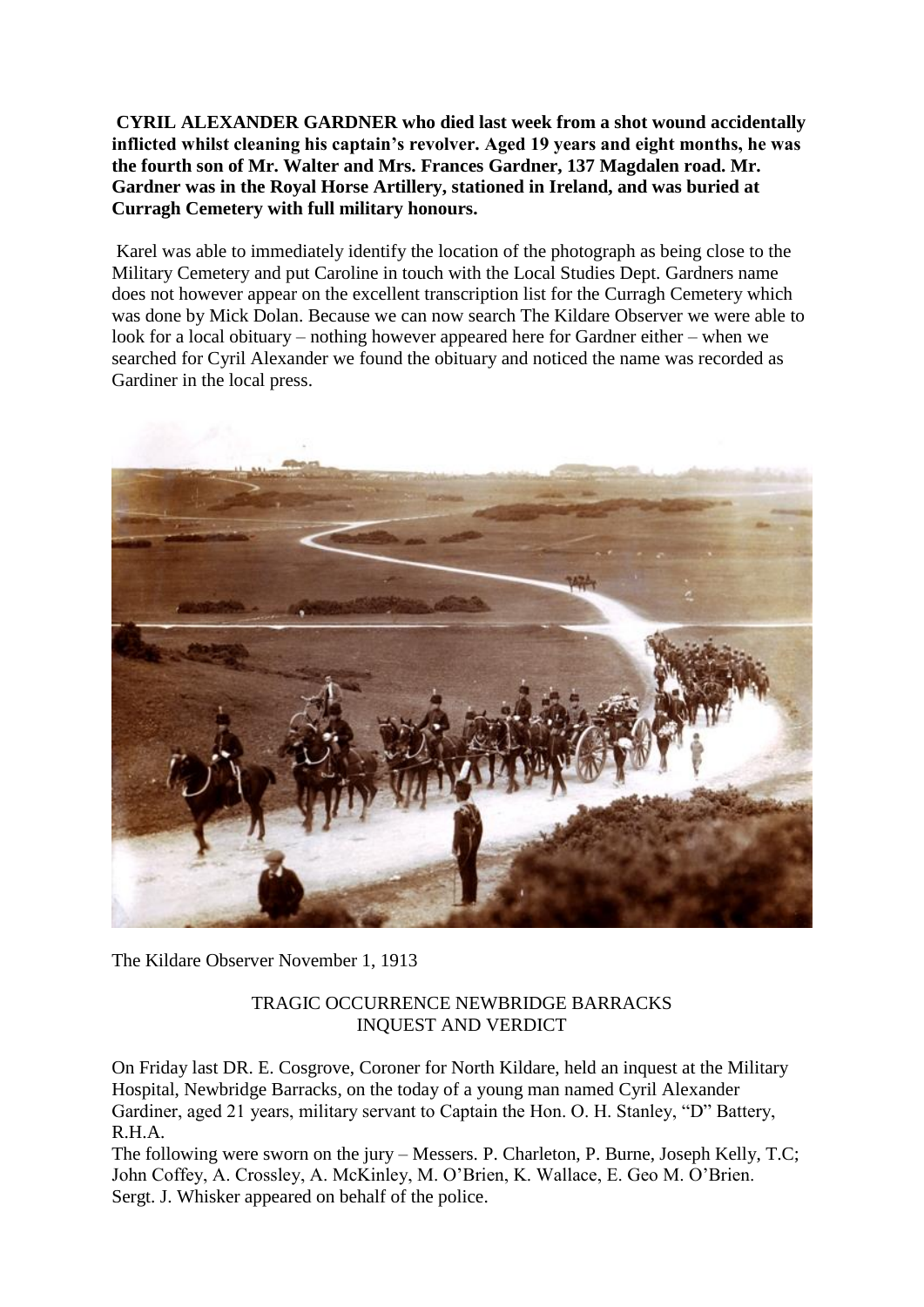Captain the Hon. O. H. Stanley deposed that deceased had been over six months in his employment as military servant. He was about 21 years of age. He always found him to be quiet, sober, steady young man, and as far as he knew there were no circumstances that would have induced him to commit suicide. At about 8.20 p.m. on the previous night the waiter came to witness and told him his civilian groom, Henry Heal, wanted to see him. He then accompanied the latter to his (witness's) quarters and went upstairs with Heal. He found deceased lying in a pool of blood with his head against the door. Witness searched the room and found his revolver lying on the floor about five yards from where deceased lay. Near the revolver he found an empty cartridge and a full one. He now identified the revolver as his (witness's) property. The cartridges also were those he used for the revolver, which contained seven chambers. If fully loaded when one cartridge was fired another automatically came into position. It was also a self-ejector, which accounted for the empty cartridge being found on the floor.

To the Coroner – if there were two cartridges in the magazine, when the first was fired and ejected, the second one would have been found in position in the revolver. It was an intricate piece of mechanism, and it would want to be understood to use it. There were no cartridges in the revolver when he saw it previous to finding it on the floor.

Henry Heal deposed – I am a civilian groom in the employment of Captain the Hon. O. H. Stanley and live at Newbridge. I knew the deceased, Cyril Alexander Gardiner. I last saw him alive at 8.5 p.m. on last night. He was in the kitchen of the officer's quarters. The deceased was then sober and apparently in his usual health. I never heard him make any threat to take his life, nor did he appear to be depressed in any way. Deceased went upstairs to Captain Stanley's quarters and was absent about three minutes when I heard something like a fall. I then went upstairs to Captain Stanley's room and found deceased lying on the floor with his head against the door of the ante room. I saw a lot of blood around. I felt his pulse and he appeared to be quite dead. I immediately went and informed Captain Stanley, who accompanied me to the room.

By Mr. McKinley – He never heard deceased make any threat. There was nothing noticeable about him in any way that would suggest any such thing. As far as witness knew, deceased was not in trouble of any description.

Capt. Sidney Clement Bowle R.A.M.C. Newbridge Hospital, deposed – I was called to deceases about 8.35 p.m. and arrived at Captain Stanley's quarters at 8.45 p.m. I saw the body lying on the floor. Deceased was then in my opinion about half an hour dead. I made a superficial examination of the body and found a bullet wound at the right temple, which had an exit wound on the left side of the head. I found no other wounds on the body. Death in my opinion was due to shock and haemorrhage, the result of a bullet wound o0n the left side of the head.

Sergt. Whisker (to the Coroner) – I may state, sir, that I have searched the effects of deceased and have found nothing that would indicate his intentions of committing suicide. He believed deceased was a native of Oxford. Mr. Charleton (foreman) – Considering the intricate mechanism of the revolver, as explained by Captain Stanley, there is a possibility of the unfortunate occurrence having been an accident, and in consequence I would be in favour of returning an open verdict.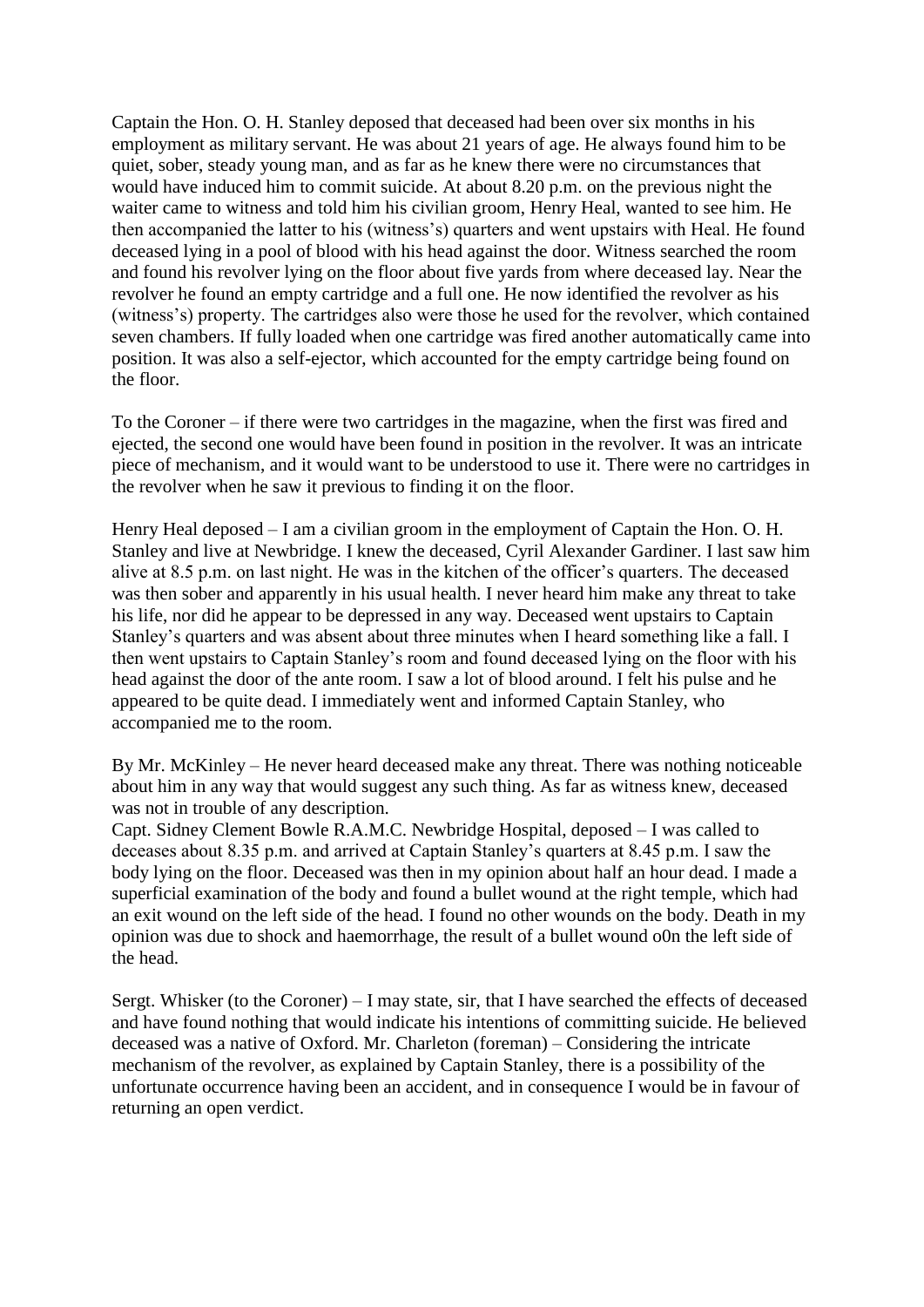Mr. McKinley – I do not see that we have the slightest evidence that it was accidental. The Coroner said it was a regrettable occurrence, and they had heard the evidence, which did not in any way point to the fact that there was any known reason why deceased should take his own life. As far as they knew deceased was not in any pecuniary difficulties nor was he depressed or suffering from melancholia or illness of any kind which might lead up to it. There was just a possibility that it might have been an accident. Anyone tampering with the revolver and not knowing the working of it, which was rather intricate might possibly have accidentally shot himself.

The following verdict was returned: – "That the deceased, Cyril Alexander Gardiner, died at Newbridge Barracks from shock and haemorrhage, the result of a bullet wound selfinflicted."

Deceased, who was of a very lively temperament, was very popular with his comrades and numerous civilian friends, and the greatest sympathy is expressed for his relatives. Deceased was interred on Monday with full military honours at the Curragh cemetery. The firing party consisted of "D" Battery, R.H.A. followed by the band of the 16th (Queen's) Lancers, who preceded the gun carriage bearing the coffin on which were a number of beautiful wreaths presented by his comrades and friends.

The greatest sympathy is expressed on all sides for his father and mother, who were present in the sad cortege, and his family.

The funeral procession, prominent in which was the charger of deceased led by a comrade, was brought up by large parties of "D" Battery, R.H.A., and Royal Field Artillery, and was a most imposing spectacle.